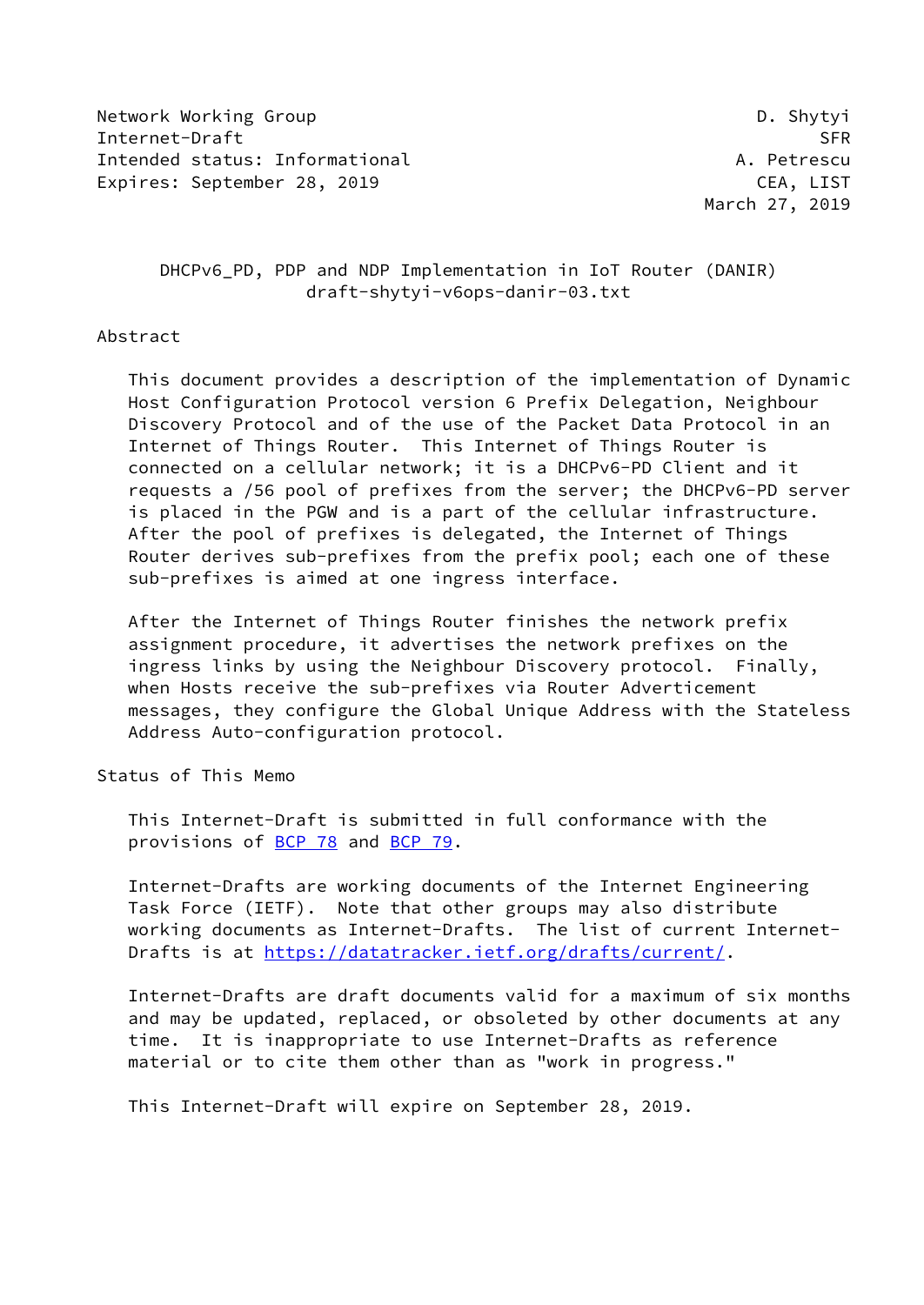## <span id="page-1-1"></span>Copyright Notice

 Copyright (c) 2019 IETF Trust and the persons identified as the document authors. All rights reserved.

This document is subject to **[BCP 78](https://datatracker.ietf.org/doc/pdf/bcp78)** and the IETF Trust's Legal Provisions Relating to IETF Documents [\(https://trustee.ietf.org/license-info](https://trustee.ietf.org/license-info)) in effect on the date of publication of this document. Please review these documents carefully, as they describe your rights and restrictions with respect to this document. Code Components extracted from this document must include Simplified BSD License text as described in Section 4.e of the Trust Legal Provisions and are provided without warranty as described in the Simplified BSD License.

# Table of Contents

|                                                          |  | $\overline{2}$ |
|----------------------------------------------------------|--|----------------|
| 2.                                                       |  | $\overline{3}$ |
| 3.                                                       |  | $\overline{4}$ |
|                                                          |  | $\overline{5}$ |
|                                                          |  | 8              |
| $4.1$ . Solicitation of the network prefix pool          |  | $\overline{9}$ |
| $4.1.1$ . The Packet Data Protocol                       |  | 9              |
| 4.1.2. The Dynamic Host Configuration Protocol version 6 |  |                |
| with Prefix Delegation                                   |  |                |
|                                                          |  | 12             |
| $4.2$ . Assignment of the network prefixes on the links  |  | 12             |
| Advertisement of the network prefixes<br>4.3.            |  | 15             |
|                                                          |  | 16             |
| 4.4.1. Client support                                    |  | 16             |
|                                                          |  | 16             |
|                                                          |  | 16             |
| $\overline{5}$ .                                         |  | 17             |
| 6.                                                       |  | 17             |
| 7.                                                       |  | 17             |
| 8.                                                       |  | 17             |
|                                                          |  | 18             |
|                                                          |  |                |

### <span id="page-1-0"></span>[1](#page-1-0). Introduction

 This document describes the implementation of the Dynamic Host Configuration Protocol vestion 6 with Prefix Delegation (DHCPv6\_PD),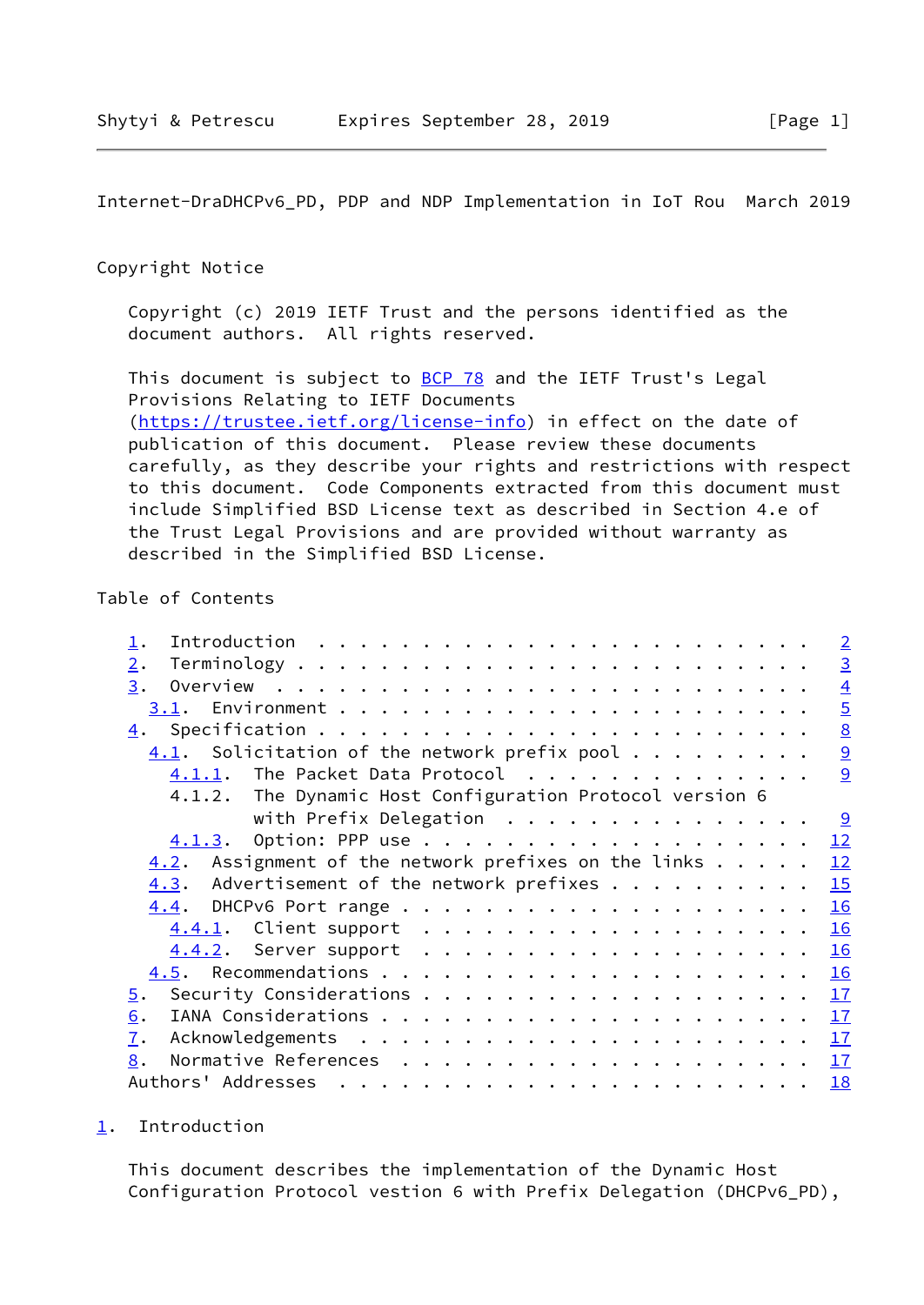Neighbour Discovery Protocol (NDP) and usage of the Packet Data Protocol (PDP) in an Internet of Things (IoT) Router.

 The use of DHCPv6 Prefix Delegation in LTE networks is overviewed in [\[RFC6653](https://datatracker.ietf.org/doc/pdf/rfc6653)]. It misses several important aspects.

| Shytyi & Petrescu | Expires September 28, 2019 |  | [Page 2] |  |
|-------------------|----------------------------|--|----------|--|
|                   |                            |  |          |  |

<span id="page-2-1"></span>Internet-DraDHCPv6\_PD, PDP and NDP Implementation in IoT Rou March 2019

 The router MUST be a node that forwards IP version 6 packets not explicitly addressed to itself [\[RFC8200](https://datatracker.ietf.org/doc/pdf/rfc8200)]. Thus, it has more than one link to perform the forwarding. With multiple links, the need of multiple global unique network prefixes (GUNPs) , assigned to those links, appears. To assign the GUNPs to the links, the Requesting IoT Router Solicits the pool of GUNPs.

 First, the Requesting IoT Router solicits the pool of the GUNP from the Delegating Router.

 After the pool is received, the Requesting IoT Router (1) derives GUNPs and (2) performs address autoconfiguration. During the autoconfiguration process the Requesting IoT Router assigns the GUNPs to the links. When the IoT Router finishes the GUNPs assignment procedure, it starts to advertise the GUNPs on the links with NDP [\[RFC4861](https://datatracker.ietf.org/doc/pdf/rfc4861)]. Meanwhile, the Hosts that are connected to the Requesting IoT Router run the SLAAC mechanism to perform the GUA IP version 6 autoconfiguration.

<span id="page-2-0"></span>[2](#page-2-0). Terminology

 The key words "MUST", "MUST NOT", "REQUIRED", "SHALL", "SHALL NOT", "SHOULD", "SHOULD NOT", "RECOMMENDED", "MAY", and "OPTIONAL" in this document are to be interpreted as described in [RFC 2119 \[RFC2119](https://datatracker.ietf.org/doc/pdf/rfc2119)].

Router - is a node, that performs forwarding. Router node is not a final destination of forwarded packets.

Delegating Router - is a node, DHCPv6 server, that chooses prefix(es) for delegation and advertises them to the Requesting Router [\[RFC3633](https://datatracker.ietf.org/doc/pdf/rfc3633)].

 Requesting IoT Router - is a node that behaves as DHCPv6 client. It requests the network prefix(es) and assigns network prefix(es) to the interfaces [[RFC6653\]](https://datatracker.ietf.org/doc/pdf/rfc6653).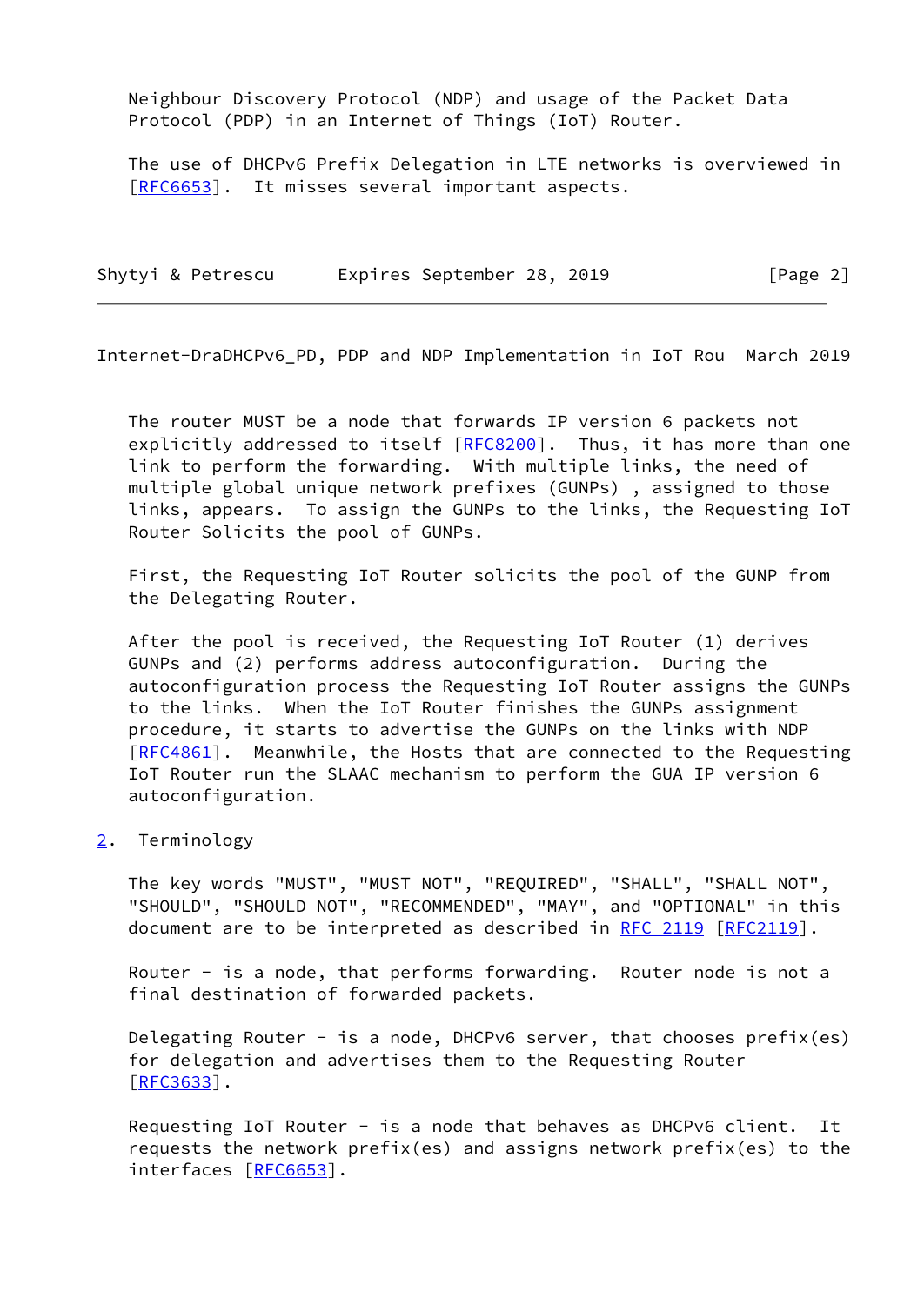Host - is a node that is not a router.

Link - is an entity that enables link layer communication of nodes.

Interface - node connection to the link.

Link-local address - is an address with usage that is limited by a link.

Global Unique Address (GUA) - is an address that is globally available and globally unique.

| Shytyi & Petrescu |  | Expires September 28, 2019 |  |  | [Page 3] |  |
|-------------------|--|----------------------------|--|--|----------|--|
|-------------------|--|----------------------------|--|--|----------|--|

<span id="page-3-1"></span>Internet-DraDHCPv6\_PD, PDP and NDP Implementation in IoT Rou March 2019

## <span id="page-3-0"></span>[3](#page-3-0). Overview

 This section provides an overview of the actions performed on the Delegating Router, Requesting IoT Router and host to perform address assignment on the interfaces with different GUNP. The process of IP version 6 address assignment starts with advertising of the GUNP pool from the Delegating Router to the Requesting IoT Router. To perform such a solicitation, the Requesting IoT Router runs the DHCPv6\_PD.

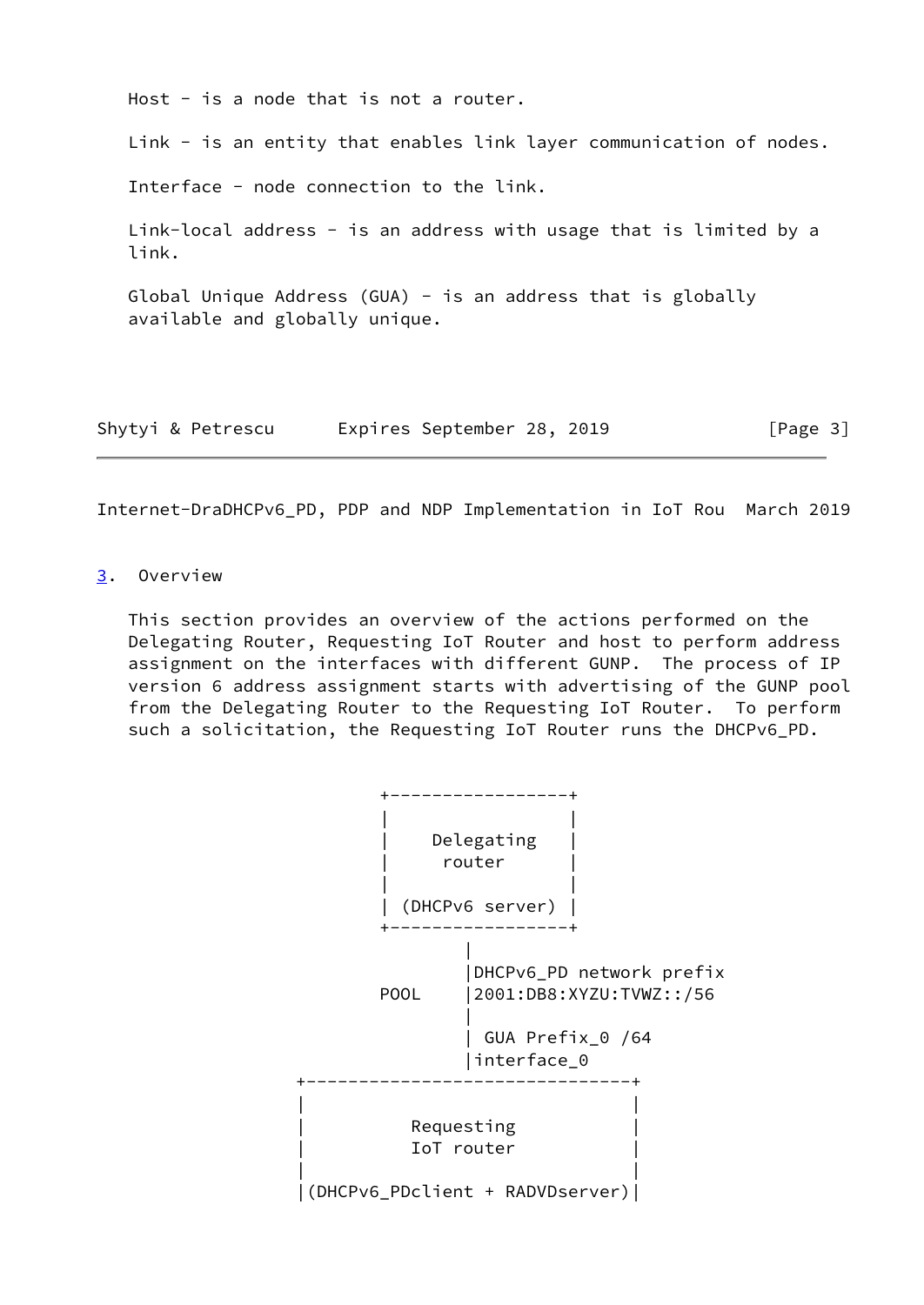| interface_1<br> interface_2<br> interface_3<br>Prefix_1 /64<br>$ Prefix_2$ /64<br><b>GUNP</b><br> SLAAC GUA<br>SLAAC GUA<br>SLAAC GUA<br>Host 1<br>Host 2<br>Host 3 |  |  |  |              |
|---------------------------------------------------------------------------------------------------------------------------------------------------------------------|--|--|--|--------------|
|                                                                                                                                                                     |  |  |  |              |
|                                                                                                                                                                     |  |  |  | Prefix_3 /64 |
|                                                                                                                                                                     |  |  |  |              |

 (In the above figure the scenario with 3 hosts connected to the Requesting IoT router is presented. Normally there are no number limitations of connected hosts.)

 When the DHCPv6 message exchange is performed, the Requesting IoT Router receives the pool of IPv6 GUNPs. After the pool of GUNPs is received, the Requesting IoT Router performs the autoconfiguration.

Shytyi & Petrescu Expires September 28, 2019 [Page 4]

<span id="page-4-0"></span>Internet-DraDHCPv6\_PD, PDP and NDP Implementation in IoT Rou March 2019

 Precisely, when the Requesting IoT Router's interface is attached on the link, the Requesting IoT Router assigns to this link the GUNP taken from GUNP pool. The Requesting IoT Router performs the GUNP assignment procedure for multiple links over the interfaces. Finally, this mechanism offers the automated assignment of GUNPs to the links. At the moment of autoconfiguration, the Requesting IoT Router's interfaces are already assigned with link local addresses.

 The next step of the autoconfiguration phase SHOULD be performed using the Neighbor Discovery protocol. The latter advertises the network's configuration on the links with different interfaces thus with different GUNPs. To perform the GUNPs advertisement, the Requesting IoT ROuter sends the "Router Advertisement Messages" via its interfaces. The Router Avertisement Messages carry the GUNPs that are further used by the stateless autoconfiguration mechanism (SLAAC). There exists an open source implementation of Neighbor Discovery protocol - RADVD sever. With RADVD it is possible to configure hosts interfaces connected to the router's interfaces in automatic manner. It MAY be possible thanks to the fact that hosts run the SLAAC.

The IP version 6 stateless autoconfiguration mechanism enables hosts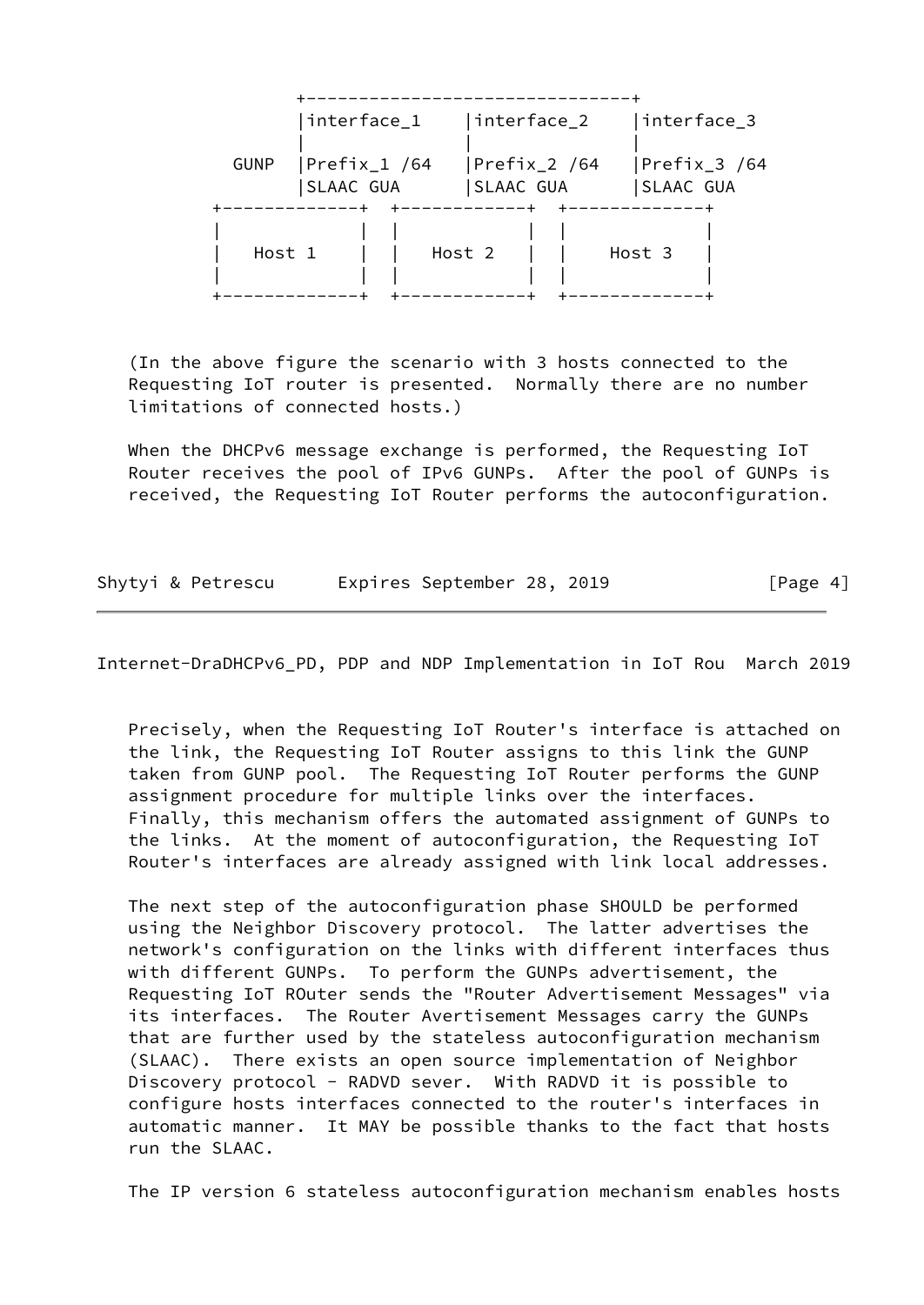to perform the address autoconfiguration. The SLAAC mechanism SHOULD be used when it is enough to have random unique IP version 6 addresses [[RFC4862](https://datatracker.ietf.org/doc/pdf/rfc4862)]. The length of the IP version 6 address is N bytes. The first part of the address (128-N bits) consists of the GUNP information associated with a link. The network prefix is advertised by the IoT Router on the link. The second part of the address (8 bytes) consists of interface identifier on the link. The interface identifier SHOULD be generated locally and randomly.

| $128 - N$ bits | N bits               |
|----------------|----------------------|
| link prefix    | interface identifier |

 (In the above figure, an IP version 6 address scheme is presented [\[RFC4862](https://datatracker.ietf.org/doc/pdf/rfc4862)].)

<span id="page-5-0"></span>[3.1](#page-5-0). Environment

 This section describes the location of the Delegating Router and the Requesting IoT Router in the cellular provider's infrastructure model. The model is not a real cellular provider infrastructure.

|  |  | Shytyi & Petrescu |  | Expires September 28, 2019 |  |  |  | [Page 5] |  |
|--|--|-------------------|--|----------------------------|--|--|--|----------|--|
|--|--|-------------------|--|----------------------------|--|--|--|----------|--|

Internet-DraDHCPv6\_PD, PDP and NDP Implementation in IoT Rou March 2019

 After the DHCPv6 packet leaves the cellular interface of the IoT Requesting Router via wireless OFDMA link, it reaches the element of the access network which connects to the user equipment (UEs) eNodeB station.

 Further, the packet MAY be transmitted to the Serving Gateway (SGW), as all the user's IP packets. SGW is used to enable the UE movement between eNodeBs. When the UE moves between eNodeBs, the SGW keeps information about the bearers.

 The final destination of the DHCPv6 packet is the Packet Data Network Gateway, that is responsible for IP address allocation for the UE and for filtering of down-link user's IP packets into the different QoS based bearers.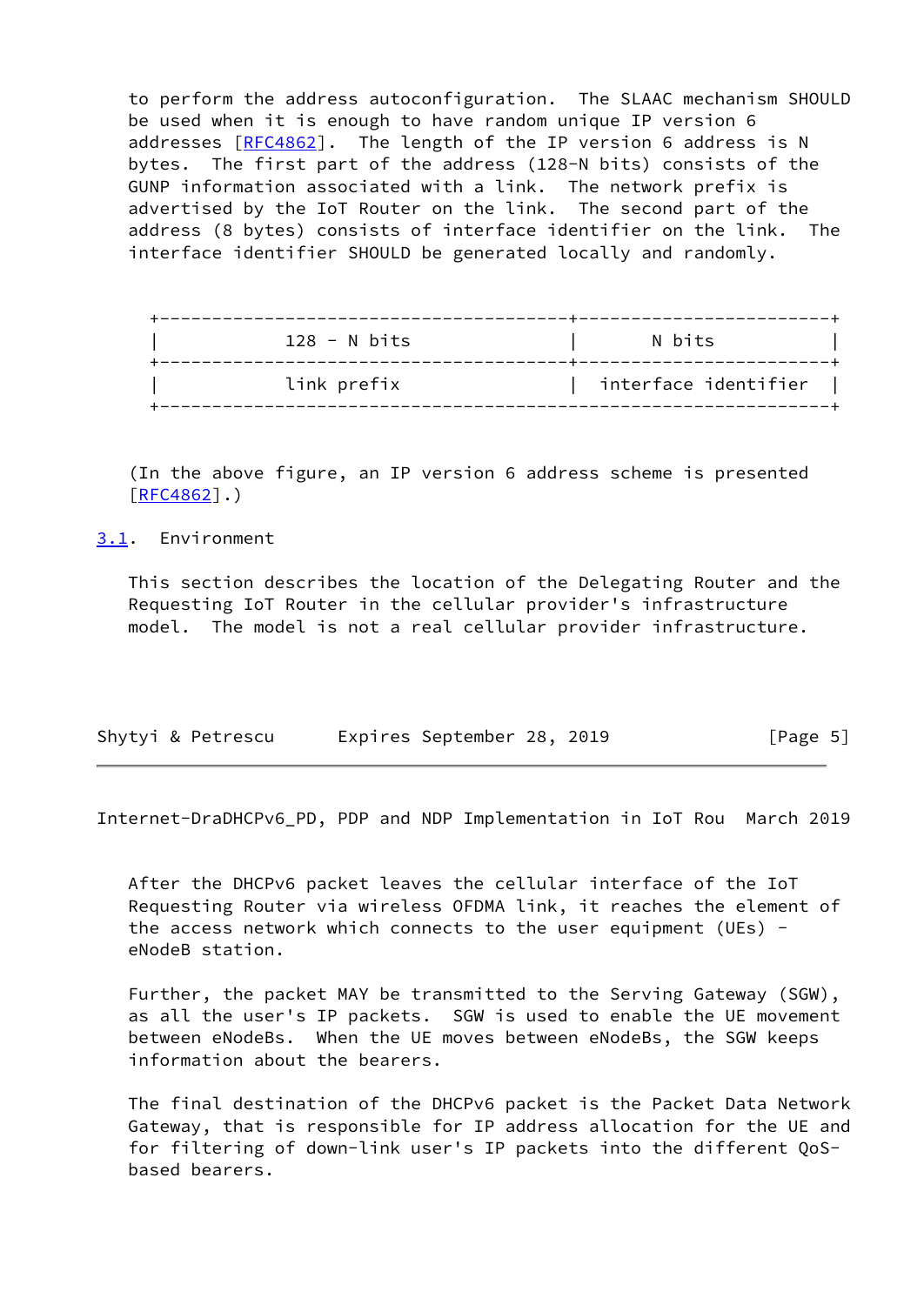The model of the infrastructure described in this this section is a simplified example. Real infrastructure construction could contain multiple SGW and eNodeBs and network equipment (that is not described in the current example) with respect of existing standards [[RFC6459\]](https://datatracker.ietf.org/doc/pdf/rfc6459).

Shytyi & Petrescu Expires September 28, 2019 [Page 6]

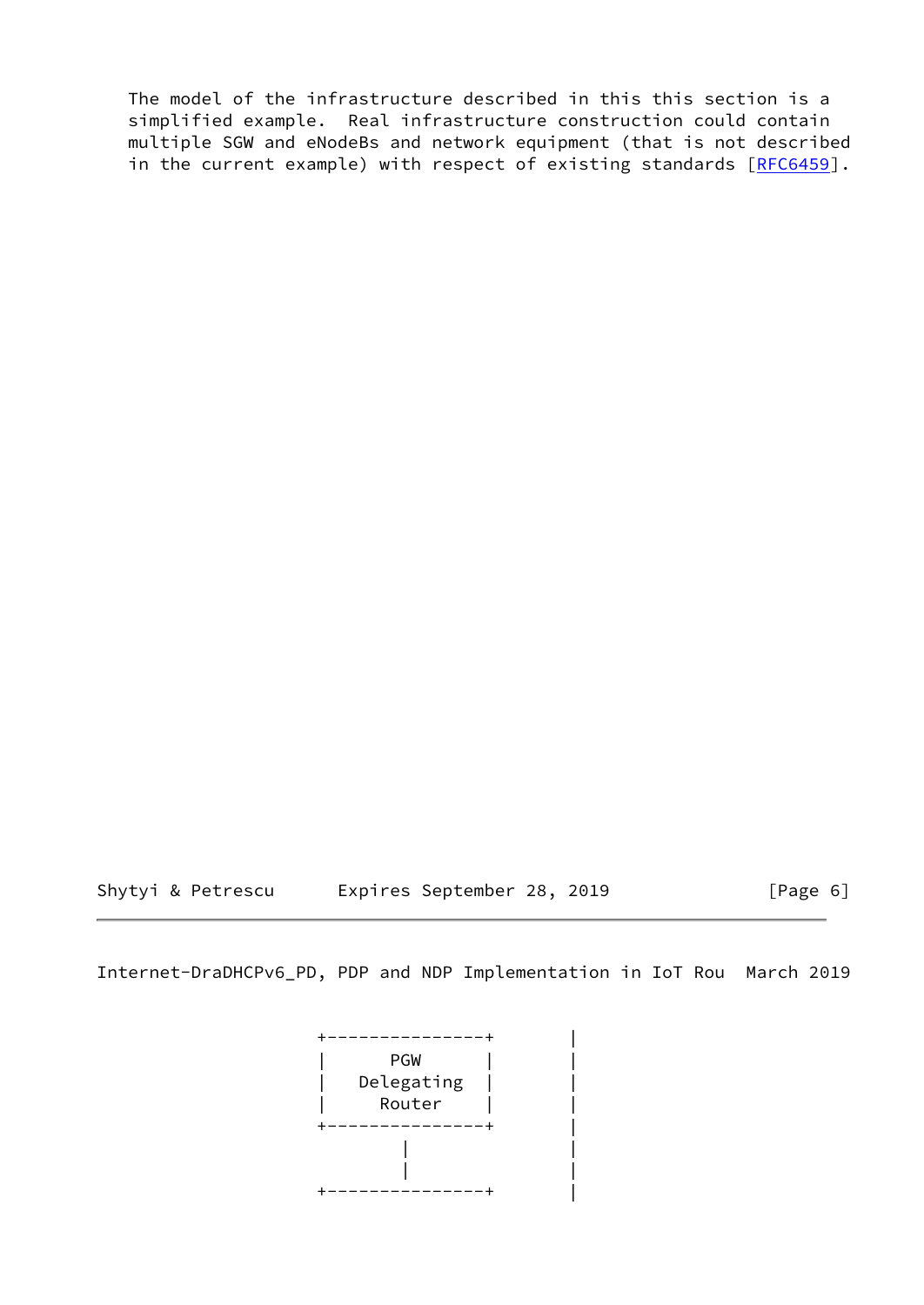

 (The above figure descibes the model of the path followed by a DHCPv6 packet from IoT requesting router to the Delegating PGW router. The model is not a real infrastructure.)

 Additional experiments with using of USB dongle were performed. The following figure illustrates the successful DHCPv6-PD test on Orange with dongle. It uses a Huawei E392 USB dongle on laptop (and not the Sierra Wireless mangOH Red).

<span id="page-7-0"></span>

Shytyi & Petrescu Expires September 28, 2019 [Page 7]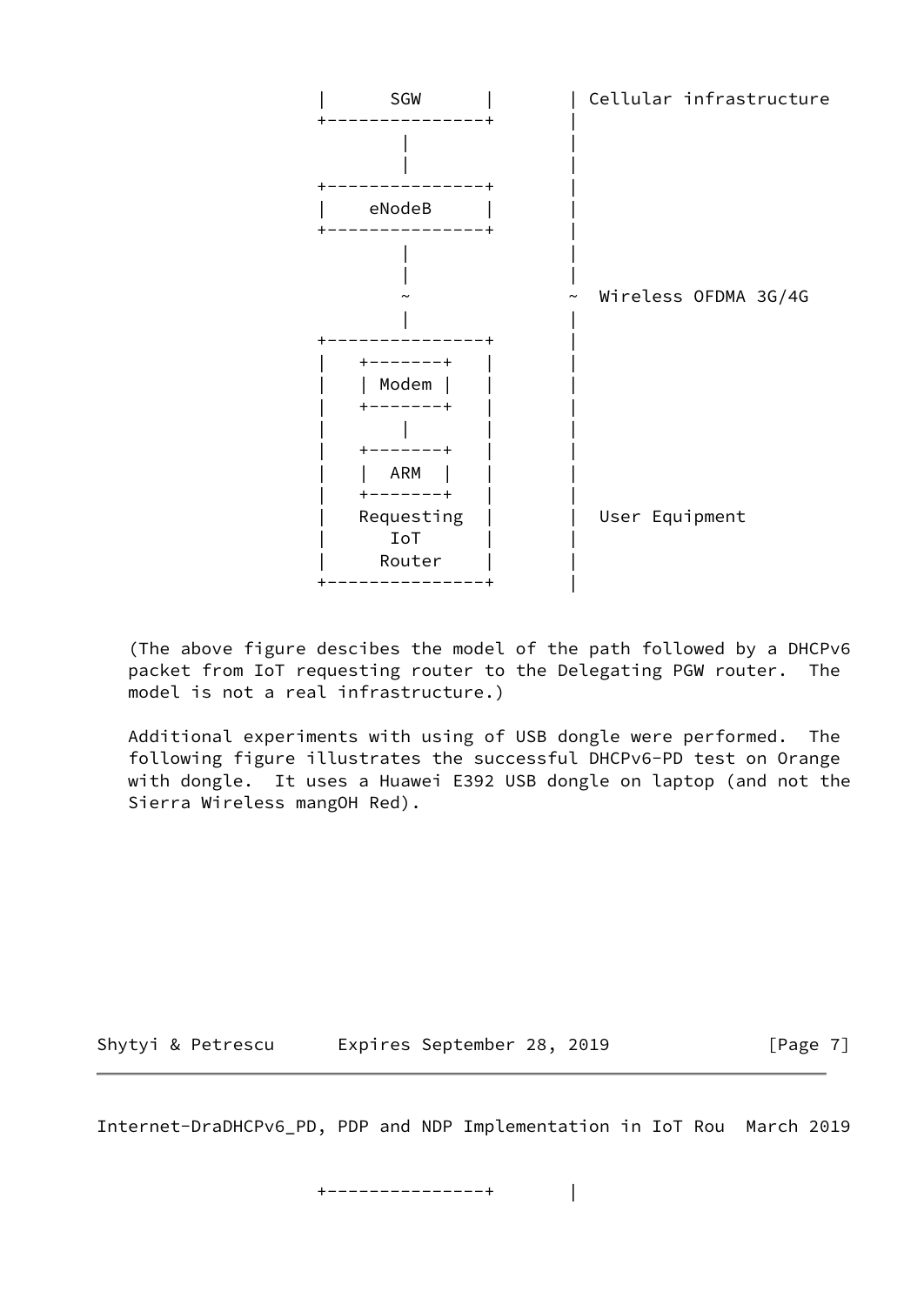

# <span id="page-8-0"></span>[4](#page-8-0). Specification

 This section presents the process that starts with delegation of Network Prefix pool 2001:DB8:XXXX:XX::/56 from the Delegation Router and finishes with the configuration of IPv6 prefixes on the hosts interfaces. Each Requesting IoT router's interface acts on a unique link. The Host's interfaces, connected to the Requesting IoT router, acts on the same unique links as the Requesting IoT router's interfaces.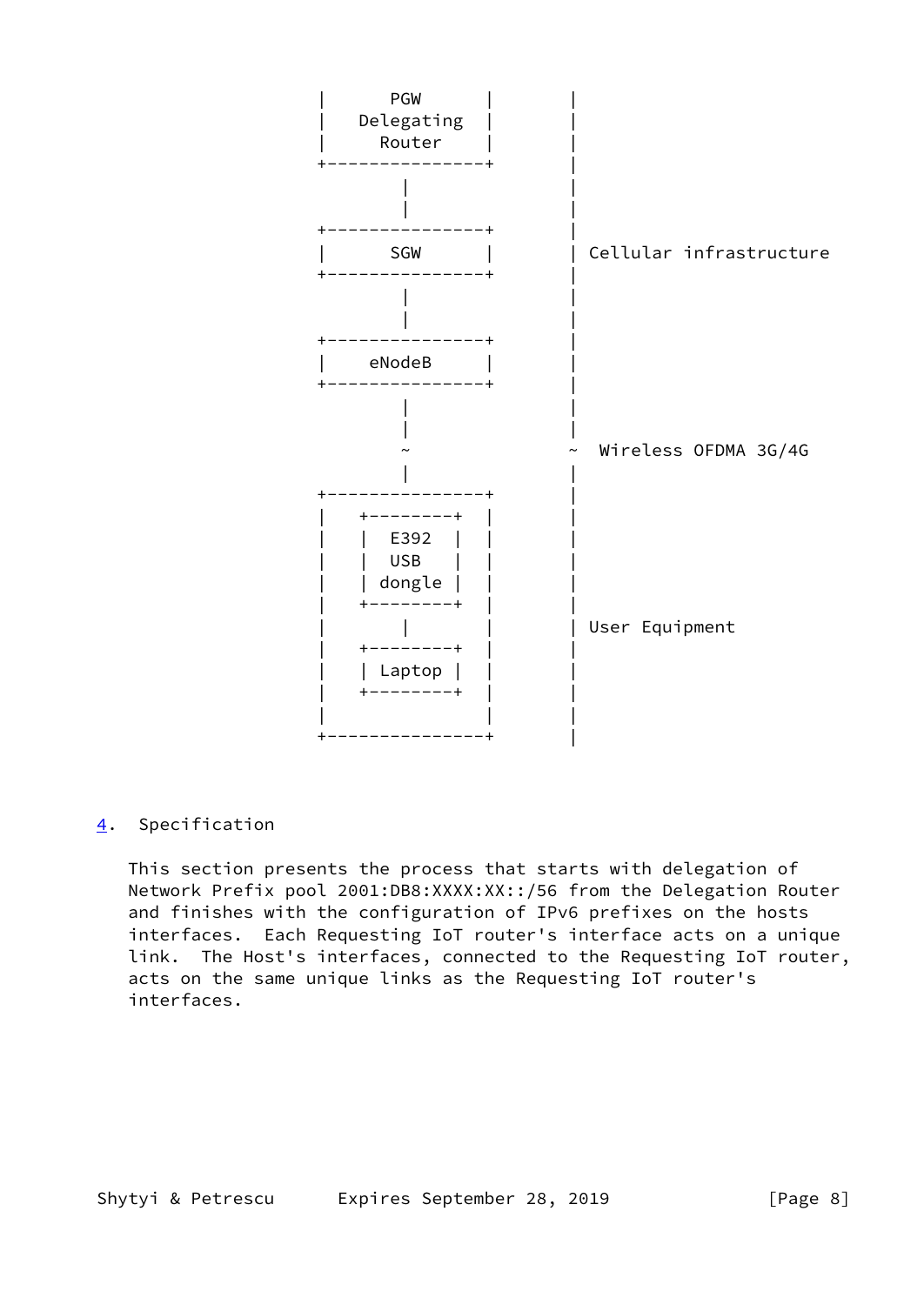<span id="page-9-1"></span><span id="page-9-0"></span>[4.1](#page-9-0). Solicitation of the network prefix pool

<span id="page-9-2"></span>[4.1.1](#page-9-2). The Packet Data Protocol

 This section describes how the Requesting IoT Router obtains the GUA address on the Recipient Interface (RI) (OFDMA interface, 3GPP interface). The message "Activate PDP context Accept" is useful for forming the Globally Unique Address on the RI.

The Packet Data Protocol [\[ETSI102361\]](#page-18-5) contains the following types of DLL (Data Link Layer) bearer service data transmissions: unconfirmed data transmission; confirmed data (data transmission; response transmission.) The Packet Data Protocol contains the following types of layer 3 bearer service data transmissions: Internet Protocol; Short Data. These layer 3 bearer services are built on the top of DLL services.



<span id="page-9-3"></span>[4.1.2](#page-9-3). The Dynamic Host Configuration Protocol version 6 with Prefix Delegation

 To perform the pool solicitation, the Prefix Delegation options of the Dynamic Host Configuration Protocol version 6 (DHCPv6) are used [\[I-D.ietf-dhc-rfc3315bis](#page-18-6)].

 The Requesting IoT Router sends the DHCPv6 "Solicit" packet to the Delegating Router via the wireless link. The DHCPv6 "Solicit" packet consists of Client Identifier, Transaction ID, Elapsed time and Identity Association for Prefix Delegation (IA\_PD) options. The initial "Solicit" packet triggers the 4 message exchange, that finishes with the reception of the GUNPs pool by the Requesting IoT Router.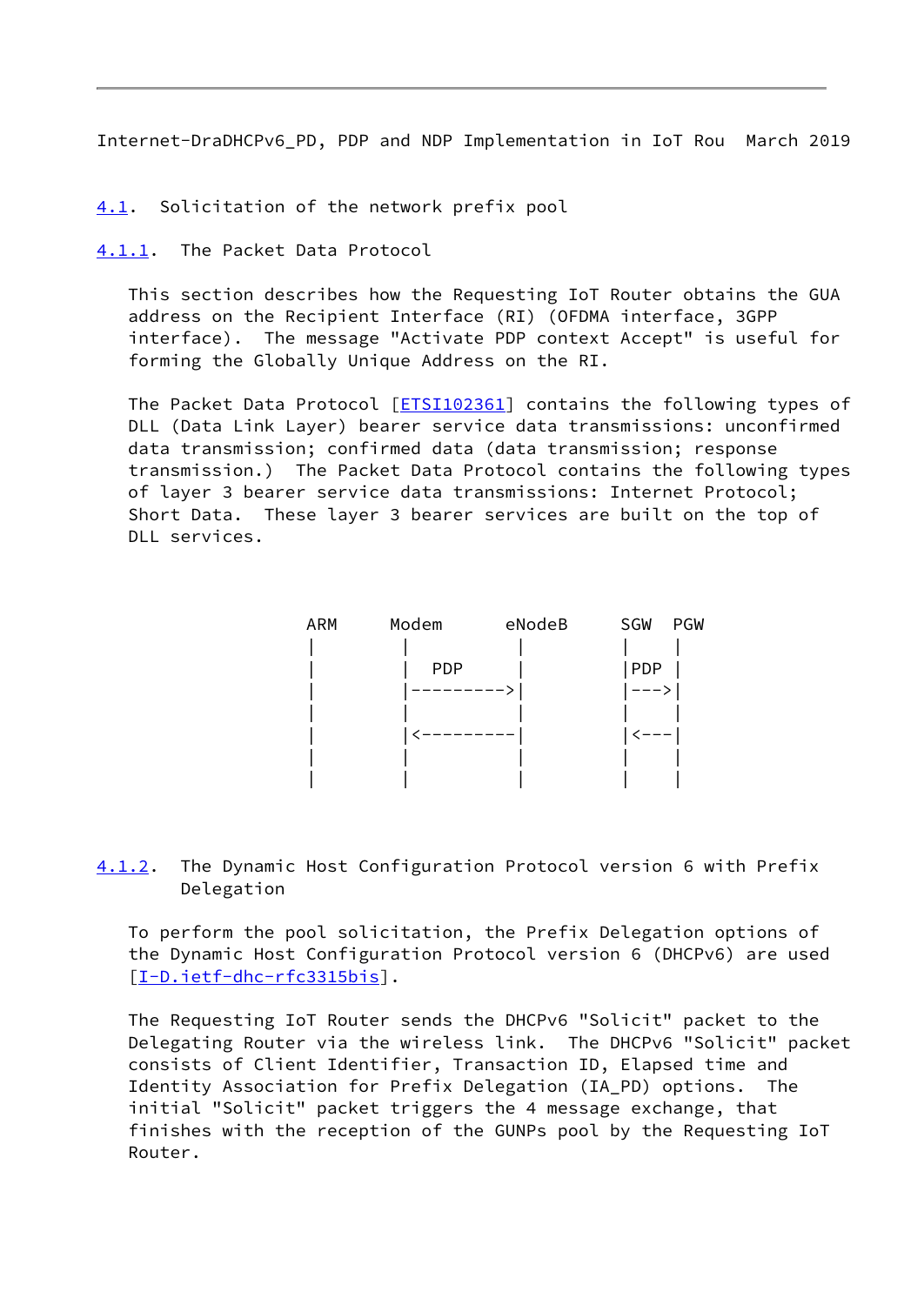

 (In the above figure the full DHCPv6 message exchange mechanism between the ARM part of UE and PGW is presented.)

 The IA\_PD option consists of the Identity Association (IA) - group identifier [[RFC3633\]](https://datatracker.ietf.org/doc/pdf/rfc3633), parameters (IA id, times to extend the lifetimes of prefixes and prefixes allocated to the IA). The full description of the IA\_PD option is presented in the [RFC3633](https://datatracker.ietf.org/doc/pdf/rfc3633) [\[RFC3633](https://datatracker.ietf.org/doc/pdf/rfc3633)].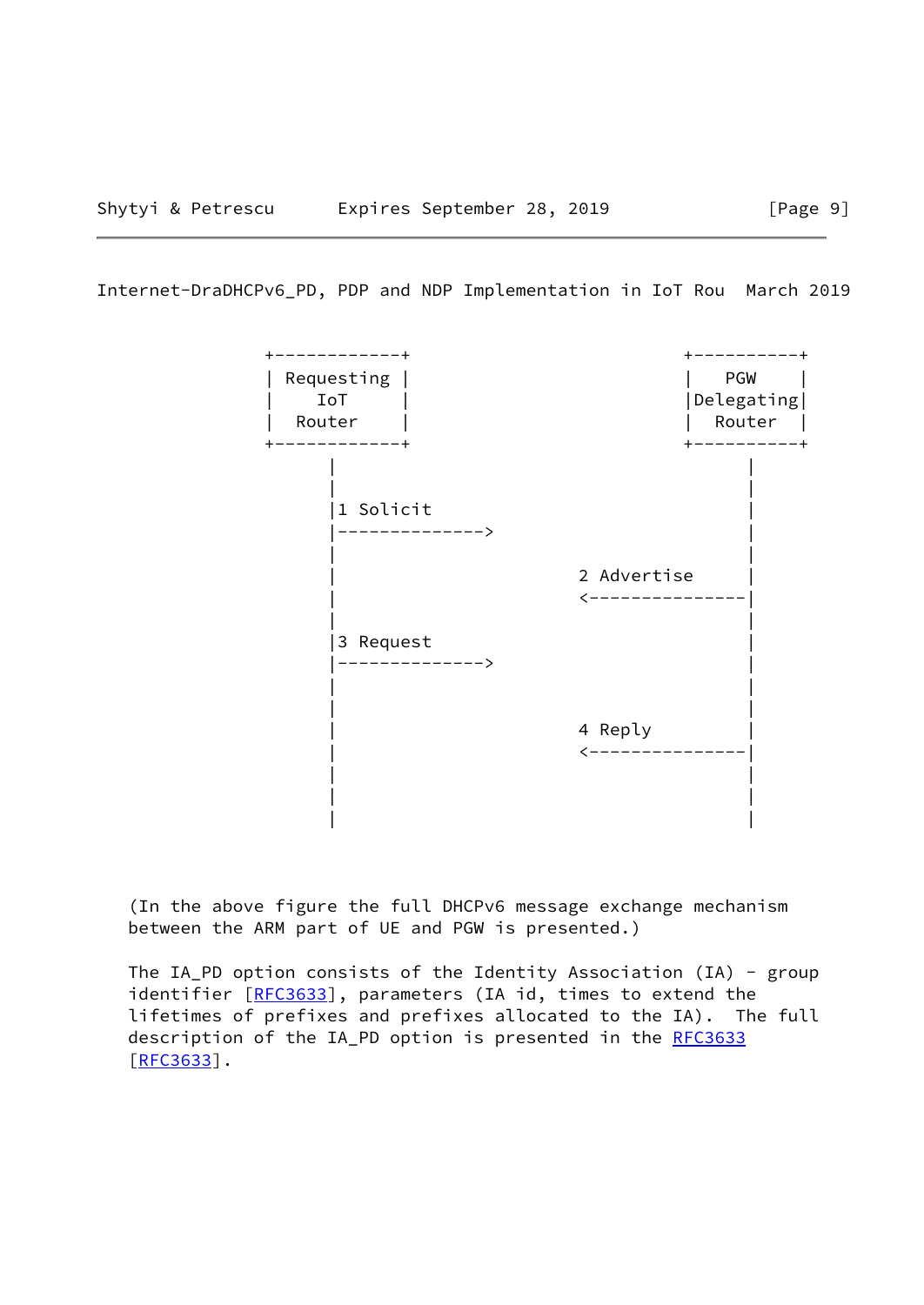| Shytyi & Petrescu |  | Expires September 28, 2019 |  |  | [Page 10] |  |
|-------------------|--|----------------------------|--|--|-----------|--|
|-------------------|--|----------------------------|--|--|-----------|--|

 $0$  1 2 3 0 1 2 3 4 5 6 7 8 9 0 1 2 3 4 5 6 7 8 9 0 1 2 3 4 5 6 7 8 9 0 1 +-+-+-+-+-+-+-+-+-+-+-+-+-+-+-+-+-+-+-+-+-+-+-+-+-+-+-+-+-+-+-+-+ OPTION\_IA\_PD | option-length +-+-+-+-+-+-+-+-+-+-+-+-+-+-+-+-+-+-+-+-+-+-+-+-+-+-+-+-+-+-+-+-+ IAID (4 octets) +-+-+-+-+-+-+-+-+-+-+-+-+-+-+-+-+-+-+-+-+-+-+-+-+-+-+-+-+-+-+-+-+ | T1 | +-+-+-+-+-+-+-+-+-+-+-+-+-+-+-+-+-+-+-+-+-+-+-+-+-+-+-+-+-+-+-+-+ | T2 | +-+-+-+-+-+-+-+-+-+-+-+-+-+-+-+-+-+-+-+-+-+-+-+-+-+-+-+-+-+-+-+-+ . . . IA\_PD-options . . . +-+-+-+-+-+-+-+-+-+-+-+-+-+-+-+-+-+-+-+-+-+-+-+-+-+-+-+-+-+-+-+-+

(in the above figure the DHCPv6 IA\_PD option format [\[RFC3633](https://datatracker.ietf.org/doc/pdf/rfc3633)].)

 The IA\_PD-options field carries the IA\_PD Prefix Option. The IA\_PD Prefix Option carries the recommended preferred/valid life time and IPv6 prefix with prefix length. The additional fields allocated for the options for the advertised GUNP [\[RFC3633](https://datatracker.ietf.org/doc/pdf/rfc3633)].

 $0$  1 2 3 0 1 2 3 4 5 6 7 8 9 0 1 2 3 4 5 6 7 8 9 0 1 2 3 4 5 6 7 8 9 0 1 +-+-+-+-+-+-+-+-+-+-+-+-+-+-+-+-+-+-+-+-+-+-+-+-+-+-+-+-+-+-+-+-+ OPTION\_IAPREFIX | option-length +-+-+-+-+-+-+-+-+-+-+-+-+-+-+-+-+-+-+-+-+-+-+-+-+-+-+-+-+-+-+-+-+ | preferred-lifetime | +-+-+-+-+-+-+-+-+-+-+-+-+-+-+-+-+-+-+-+-+-+-+-+-+-+-+-+-+-+-+-+-+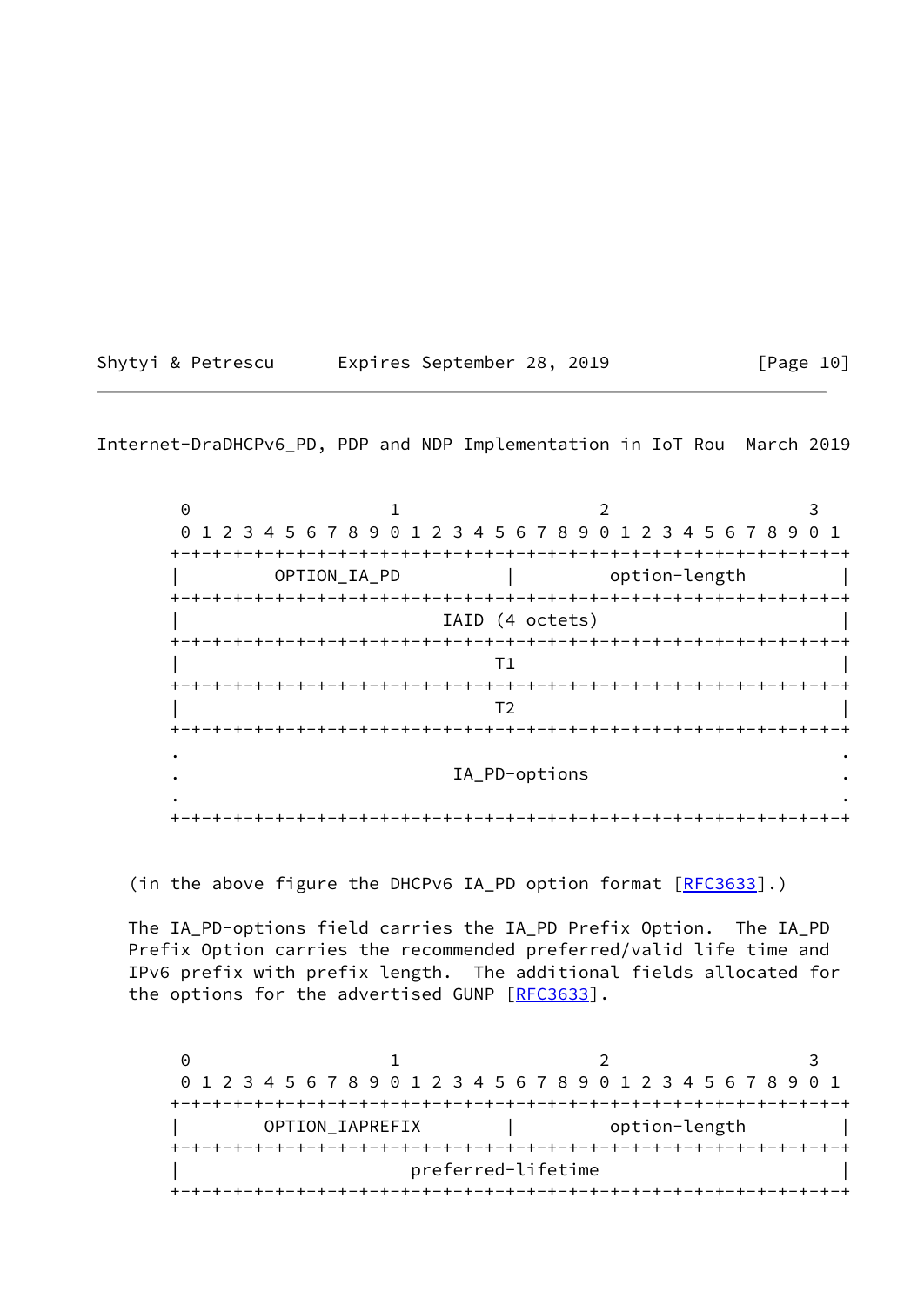

<span id="page-12-1"></span>

|  |  | Shytyi & Petrescu |  | Expires September 28, 2019 |  |  | [Page 11] |  |
|--|--|-------------------|--|----------------------------|--|--|-----------|--|
|--|--|-------------------|--|----------------------------|--|--|-----------|--|

 (in the above figure the DHCPv6 IA\_PD Prefix option format is presented [[RFC3633](https://datatracker.ietf.org/doc/pdf/rfc3633)].

 The PGW (Delegating Router) advertises, through the usage of a DHCPv6 packet, an IPv6 pool 2001:DB8::/56 to the Requesting IoT Router. The packet SHOULD be sent from the cellular infrastructure to the Requesting IoT Router, via the wireless link. The full message exchange consists of: Solicit, Advertise, Request and Reply messages.

 The "Request", "Reply" messages are used to add/remove/update the assigned prefixes to IA\_PDs.

 The Hop Limit of packets that contain the DHCPv6 data MUST be 255 to satisfy the properties of the cellular infrastructure. To reach the PGW from the UE the DHCPv6 packets are encapsulated by SGW into UDP/ IPv4 packets; this encapsulation is for the GTP-U tunnel. The corresponding decapsulation mechanism decreases the Hop Limit; when the Hop Limit reaches value 0 the packet is discarded; to avoid this situation it is required to put the Hop Limit value of the DHCPv6 Solicit equal to 255.

<span id="page-12-0"></span>[4.1.3](#page-12-0). Option: PPP use

It is possible to use IPv6-over-PPP protocol  $[REC1661]$ , with LCP, between the ARM and the modem. This protocol helps with forming an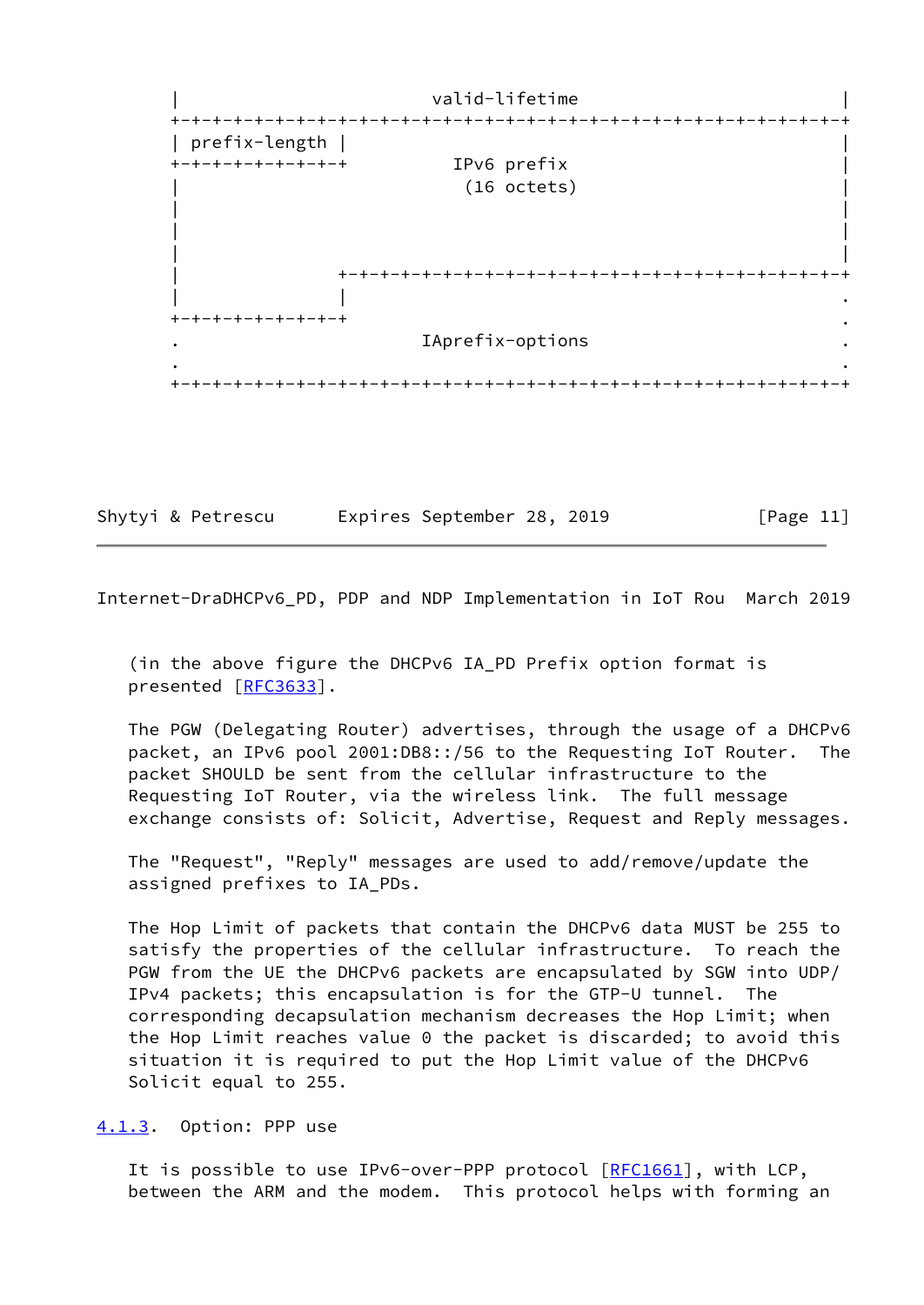IPv6 link-local address on the IoT Router's RI.

| <b>ARM</b> | Modem | eNodeB | SGW | PGW |
|------------|-------|--------|-----|-----|
|            |       |        |     |     |
| -----      |       |        |     |     |
| PPP LCP    |       |        |     |     |
| --------   |       |        |     |     |
|            |       |        |     |     |
|            |       |        |     |     |
|            |       |        |     |     |

<span id="page-13-0"></span>[4.2](#page-13-0). Assignment of the network prefixes on the links

 The receipt of the IA\_PD Prefix option triggers the GUA autoconfiguration on the Requesting IoT Router's interfaces. The Recipient Interface (RI) receives a message with the IA\_PD prefix option and does not perform the autoconfiguration on the current stage.

| Shytyi & Petrescu |  | Expires September 28, 2019 |  |  | [Page 12] |  |
|-------------------|--|----------------------------|--|--|-----------|--|
|-------------------|--|----------------------------|--|--|-----------|--|

Internet-DraDHCPv6\_PD, PDP and NDP Implementation in IoT Rou March 2019

 All interfaces, except RI, now follow the GUA autoconfiguration procedure. The number of interfaces that should follow the procedure could be specified in the configuration file of the Requesting IoT Router.

 The GUA interface autoconfiguration procedure in the Requesting IoT Router is done by assigning the network addresses from different GUNPs to the links. The assignment of network addresses is performed using the 2001:DB8:XXXX:XX::/56 network pool. Therefore, the Requesting IoT Router operates on multiple links (ingress links).

 The IoT Router derives several GUNPs from the received pool. For example, from the pool 2001:db8:XYZU:TVWZ::/56 the GUNPs 2001:db8:XYZU:TV01::/64 and 2001:db8:XYZU:TV02::/64 are derived.

 Further, the GUNPs are aimed at links. For example, the GUNP 2001:DB8:XXXX:XX01::/64 is aimed at the interface 1, and 2001:DB8:XXXX:XX02::/64 at the interface 2; further,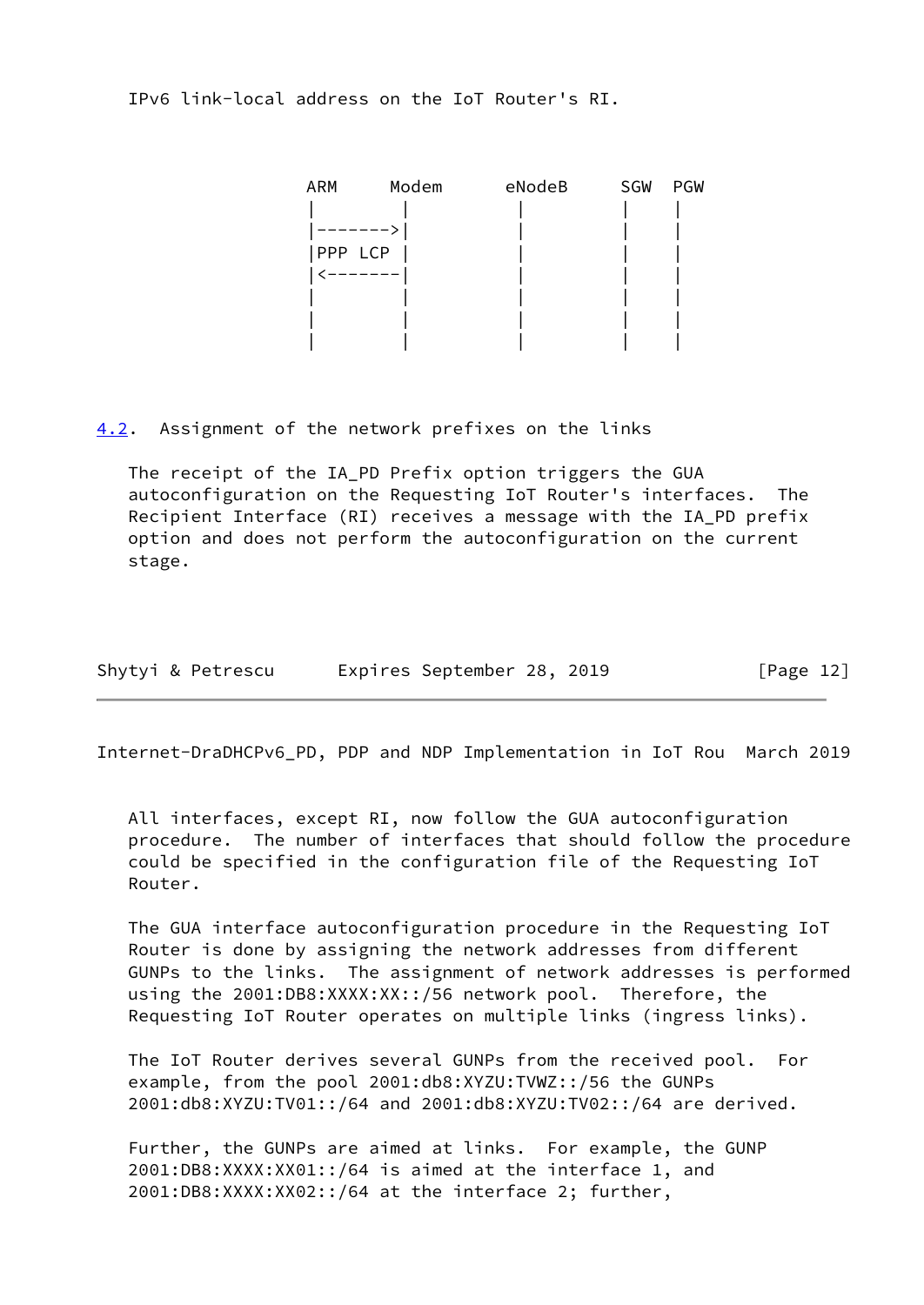2001:DB8:XXXX:XXff::/64 corresponds to the interface interface 256.

Shytyi & Petrescu Expires September 28, 2019 [Page 13]

| TΤ |          | IІ             |                         |         |
|----|----------|----------------|-------------------------|---------|
| IΙ |          | ТT             |                         |         |
| IΙ |          | ŦТ             |                         |         |
| ΤT |          | ТT             |                         | H       |
| H  | Prefix 1 |                | Link 1                  | $\circ$ |
| IΙ |          | I <sub>1</sub> |                         | l S     |
| ΙI | /64      |                |                         | ∣t      |
| IΙ |          | ΙI             | 2001:DB8:XXXX:XX01::/64 |         |
| ТT |          |                |                         |         |
|    |          |                |                         |         |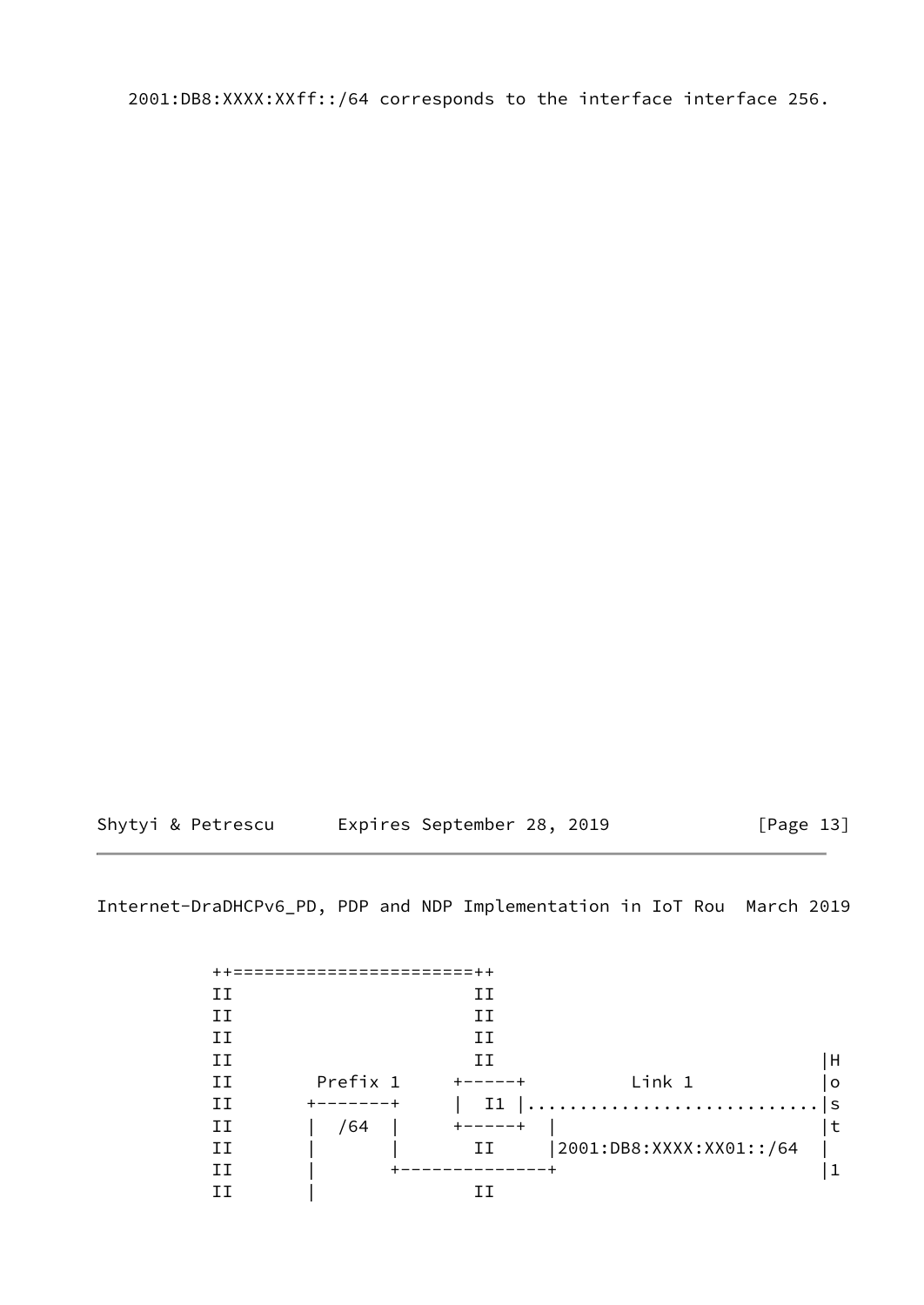

 (In the above figure the Requesting IoT Router, with 4 links, is presented).

 There are 2 cases that could be considered. The first one is: all interfaces (except the RI) of the Requesting IoT Router could be assigned with the corresponding GUNPs. In the second case, a list of manually selected interfaces is obtained. Finally interfaces in the list are assigned with GUNPs. The interfaces numbers represent their position in alphabetically ordered list by the names that operating system assigned to them during the initialization.

 During the final step of the GUA autoconfiguration in the Requesting IoT Router, the assignment of the IPv6 network addresses to the interfaces is performed. The IPv6 network addresses have the current

| Shytyi & Petrescu |  | Expires September 28, 2019 |  |  | [Page 14] |  |
|-------------------|--|----------------------------|--|--|-----------|--|
|-------------------|--|----------------------------|--|--|-----------|--|

<span id="page-15-0"></span>Internet-DraDHCPv6\_PD, PDP and NDP Implementation in IoT Rou March 2019

format: 2001:DB8::XXXX:XXYY:1/56, where YY - is a value that represents the number of the interface. When the GUA autoconfiguration on the Requesting IoT Router is finished, the Requesting IoT Router advertises via its interfaces the GUNPs to the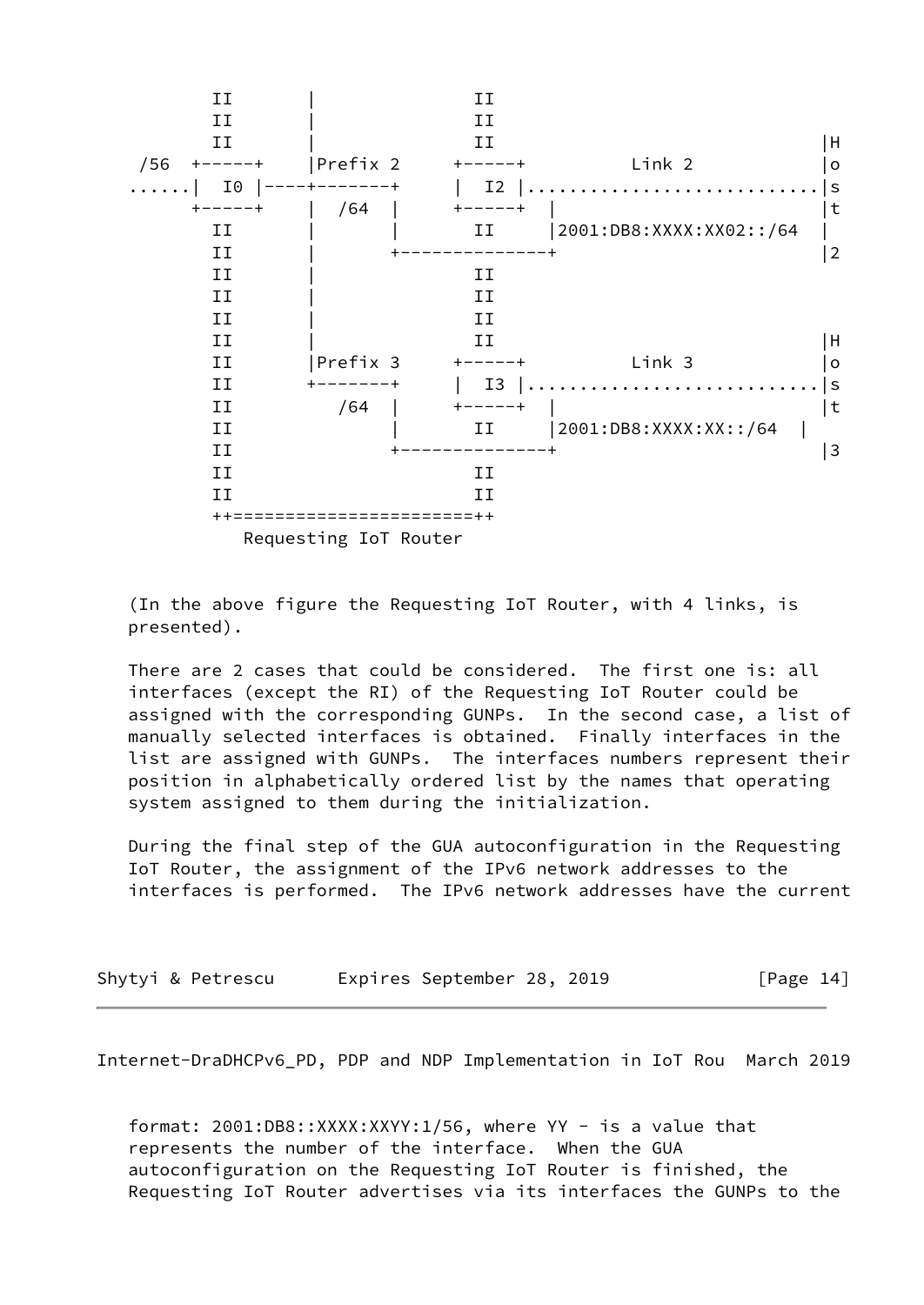Hosts.

## <span id="page-16-0"></span>[4.3](#page-16-0). Advertisement of the network prefixes

 Finally, the Requesting IoT Router runs the Neighbour Discovery Protocol. The Neighbour Discovery Protocol messages allow to advertise the configuration to the hosts. To send the configuration parameters from the Requesting IoT Router to the hosts, the "Router Advertisement" type messages are used [[RFC4861](https://datatracker.ietf.org/doc/pdf/rfc4861)]. Usually the "Router Advertisement" messages are triggered by the "Router Solicit" messages sent from the Hosts to the Requesting IoT Router [[RFC4861](https://datatracker.ietf.org/doc/pdf/rfc4861)].

 The "Router Advertisement" message includes the "Prefix Information" option. It is located in the "Options part" of the "Router Advertisement" message. The position of the "Prefix Information" option is presented in the figure below.

| 0       |                                                      |                    |                                                                 |
|---------|------------------------------------------------------|--------------------|-----------------------------------------------------------------|
|         |                                                      |                    | 0 1 2 3 4 5 6 7 8 9 0 1 2 3 4 5 6 7 8 9 0 1 2 3 4 5 6 7 8 9 0 1 |
|         |                                                      |                    |                                                                 |
| Type    | Code                                                 | Checksum           |                                                                 |
|         | -+-+-+-+-+-+-+-+-+-+-+-+-+-+-+-+-+-+-+               |                    |                                                                 |
|         | Cur Hop Limit  M O  Reserved         Router Lifetime |                    |                                                                 |
|         |                                                      |                    |                                                                 |
|         |                                                      | Reachable Time     |                                                                 |
|         |                                                      |                    |                                                                 |
|         |                                                      | Retrans Timer      |                                                                 |
|         |                                                      |                    |                                                                 |
| Options |                                                      | PREFIX INFORMATION |                                                                 |
|         |                                                      |                    |                                                                 |

 (Figure above presents the Router Advertisement message format [\[RFC4861](https://datatracker.ietf.org/doc/pdf/rfc4861)])

 The "Prefix Information" option carries the GUNP value and length. These configuration parameters provide on-link GUNPs, used for SLAAC auto configuration. The Prefix Length is a number that describes the number of bits which are used to identify the GUNP. And each GUNP represents the sub-network.

Shytyi & Petrescu Expires September 28, 2019 [Page 15]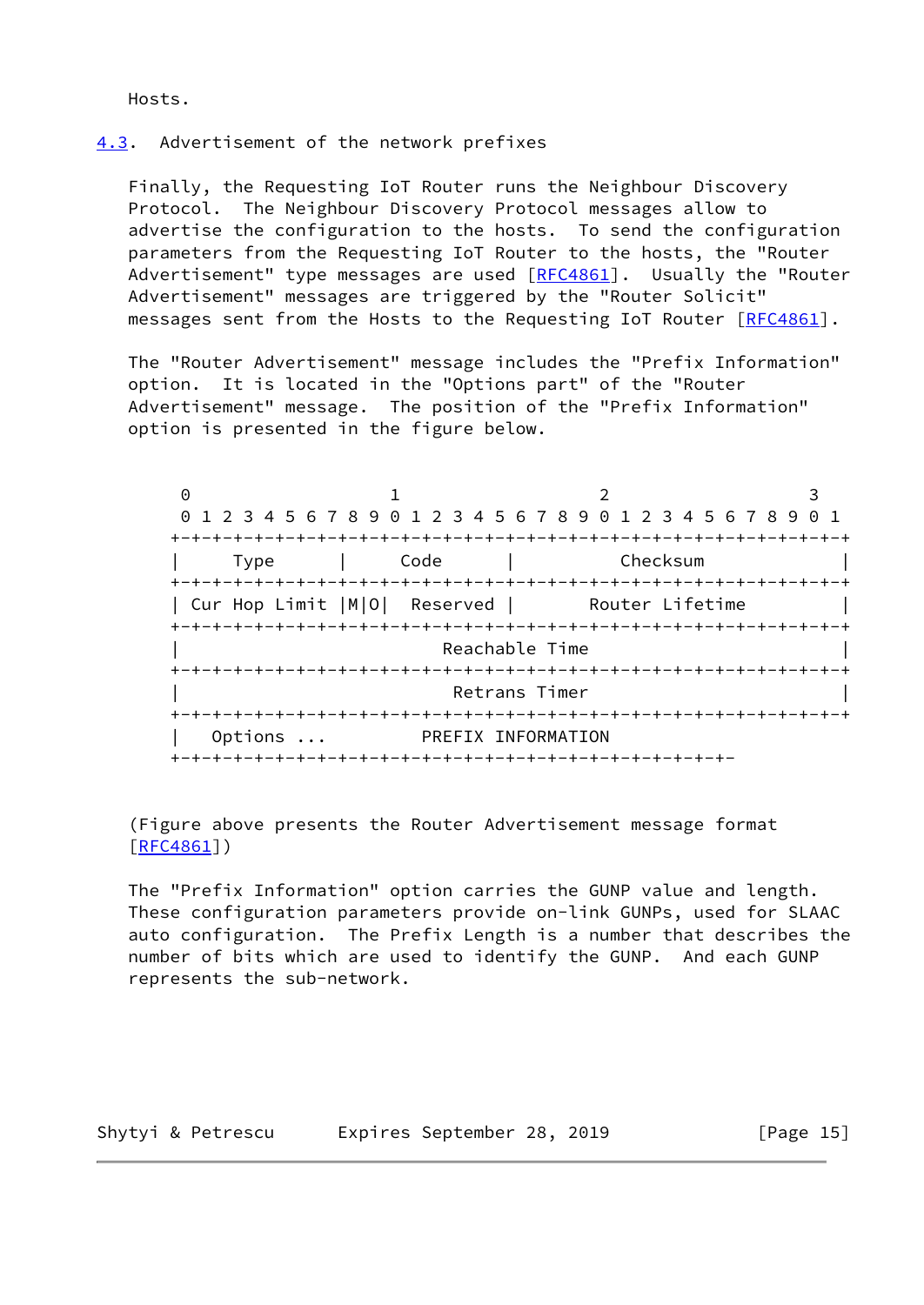<span id="page-17-1"></span> $0$  1 2 3 0 1 2 3 4 5 6 7 8 9 0 1 2 3 4 5 6 7 8 9 0 1 2 3 4 5 6 7 8 9 0 1 +-+-+-+-+-+-+-+-+-+-+-+-+-+-+-+-+-+-+-+-+-+-+-+-+-+-+-+-+-+-+-+-+ | Type | Length | Prefix Length |L|A| Reserved1 | +-+-+-+-+-+-+-+-+-+-+-+-+-+-+-+-+-+-+-+-+-+-+-+-+-+-+-+-+-+-+-+-+ Valid Lifetime +-+-+-+-+-+-+-+-+-+-+-+-+-+-+-+-+-+-+-+-+-+-+-+-+-+-+-+-+-+-+-+-+ Preferred Lifetime +-+-+-+-+-+-+-+-+-+-+-+-+-+-+-+-+-+-+-+-+-+-+-+-+-+-+-+-+-+-+-+-+ | Reserved2 | +-+-+-+-+-+-+-+-+-+-+-+-+-+-+-+-+-+-+-+-+-+-+-+-+-+-+-+-+-+-+-+-+ | |  $+$  +  $+$  +  $+$  +  $+$  +  $+$  +  $+$  +  $+$  +  $+$  +  $+$  +  $+$  +  $+$  +  $+$  +  $+$  +  $+$  +  $+$  +  $+$  +  $+$  +  $+$  +  $+$  +  $+$  +  $+$  +  $+$  +  $+$  +  $+$  +  $+$  +  $+$  +  $+$  +  $+$  +  $+$  +  $+$  +  $+$  +  $+$  +  $+$  +  $+$  +  $+$  +  $+$  +  $+$  + | | + Prefix + | |  $+$  +  $+$  +  $+$  +  $+$  +  $+$  +  $+$  +  $+$  +  $+$  +  $+$  +  $+$  +  $+$  +  $+$  +  $+$  +  $+$  +  $+$  +  $+$  +  $+$  +  $+$  +  $+$  +  $+$  +  $+$  +  $+$  +  $+$  +  $+$  +  $+$  +  $+$  +  $+$  +  $+$  +  $+$  +  $+$  +  $+$  +  $+$  +  $+$  +  $+$  +  $+$  +  $+$  +  $+$  + | | +-+-+-+-+-+-+-+-+-+-+-+-+-+-+-+-+-+-+-+-+-+-+-+-+-+-+-+-+-+-+-+-+

#### <span id="page-17-0"></span>[4.4](#page-17-0). DHCPv6 Port range

 Due to the blockage of the standard port in particular cases there is a need to provide a solution that may overcome this issue.

### <span id="page-17-2"></span>[4.4.1](#page-17-2). Client support

 On the client side the port range supported in the modified sowtware. The DHCPv6 client MAY have the list of dhcpv6 server ports. Client send the "SOLICIT" message to the specific port and after [timeout | number of retries] the port is changed to the next one in the list.

<span id="page-17-3"></span>[4.4.2](#page-17-3). Server support

 On the server side the port rage support is provided with multiple standard DHCPv6 server instances that are running in linux containers and listen on different ports.

## <span id="page-17-4"></span>[4.5](#page-17-4). Recommendations

 First recommendation we suggest for DHCP is to use port different from 547 because it is blocked in many cases. Insted we propose to use another one, like 25474. Different approach to address this problem is to develop a method to dynamically negotiate such port number.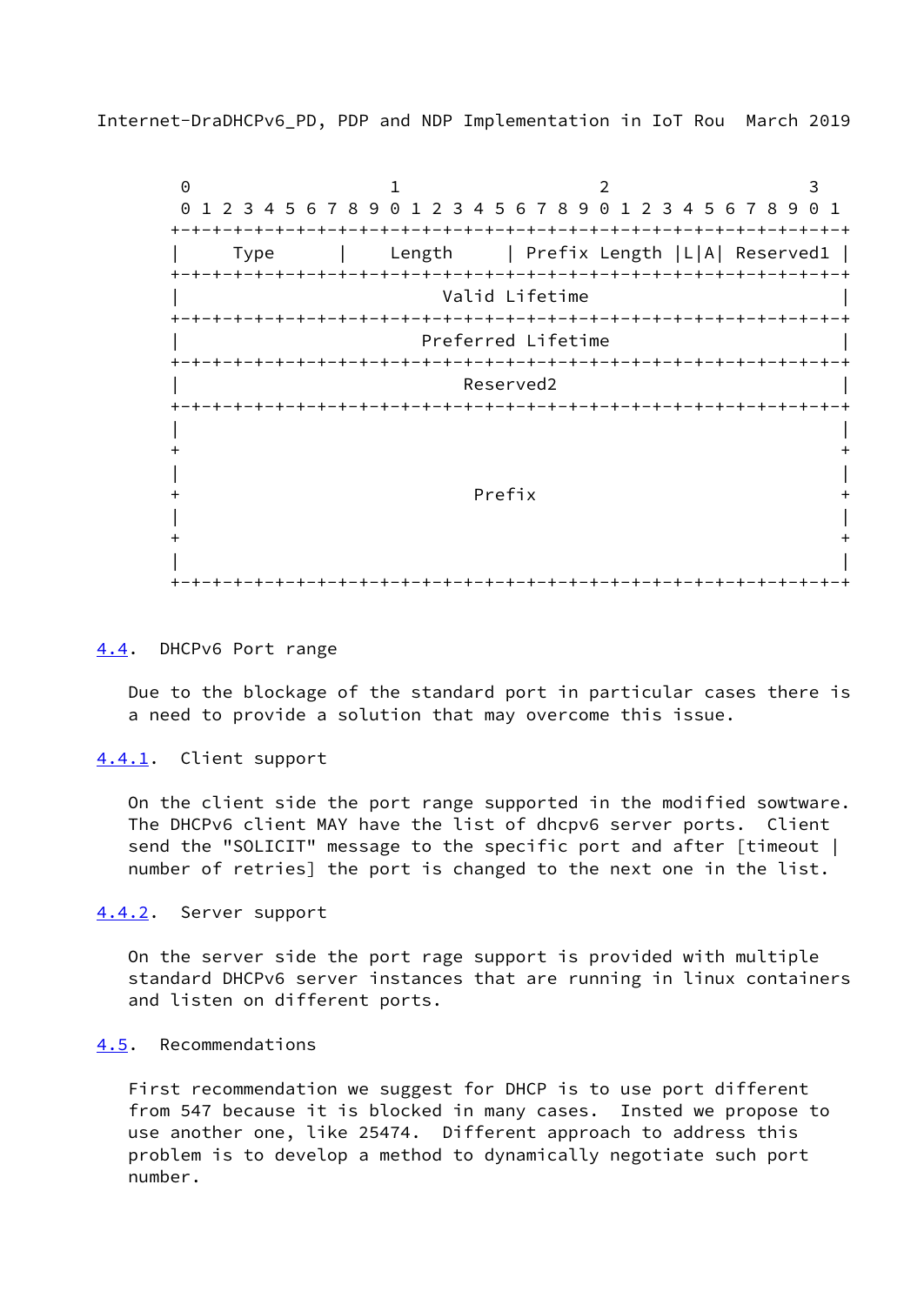<span id="page-18-1"></span> Second recommendation may have to do with Hop Limit and multicast scope in DHCP Solicit messages. It is reasonable to set the value of Hop Limit to 16. It will allow to put DHCP servers outside the cellular network domain.

 Third recommendation is that link layer protocol used to make IPv6 addresses in 3GPP network should be documented - and agreed - at IETF, not only at 3GPP. Thus document will be a base for disscussions about IPv6 and User Equipments (UE).

<span id="page-18-0"></span>[5](#page-18-0). Security Considerations

At this time, no security considerations are addressed by this memo.

<span id="page-18-2"></span>[6](#page-18-2). IANA Considerations

No request to IANA at this time.

<span id="page-18-3"></span>[7](#page-18-3). Acknowledgements

 The authors would like to thank (in alphabetical order) Michael Mathias Boc, Giorgio Campo, David Frey and Artiol Kalca for their valuable comments related to the Linux Network stack, the Legato OS recipies and the cross-compilation for the ARM architecture. Also the authors would like to acknowledge the contribution of Fred Baker, Michele Russo and Ole Troan for valuable comments during the review of this memo.

<span id="page-18-4"></span>[8](#page-18-4). Normative References

<span id="page-18-5"></span>[ETSI102361]

 "ETSI TS 102 361-3 v1.1.7 (2007-12): Electromagnetic compatibility and Radio spectrum Matters; Digital Mobile Radio Systems; DRM data protocol.".

<span id="page-18-6"></span>[I-D.ietf-dhc-rfc3315bis]

 Mrugalski, T., Siodelski, M., Volz, B., Yourtchenko, A., Richardson, M., Jiang, S., Lemon, T., and T. Winters, "Dynamic Host Configuration Protocol for IPv6 (DHCPv6) bis", [draft-ietf-dhc-rfc3315bis-13](https://datatracker.ietf.org/doc/pdf/draft-ietf-dhc-rfc3315bis-13) (work in progress),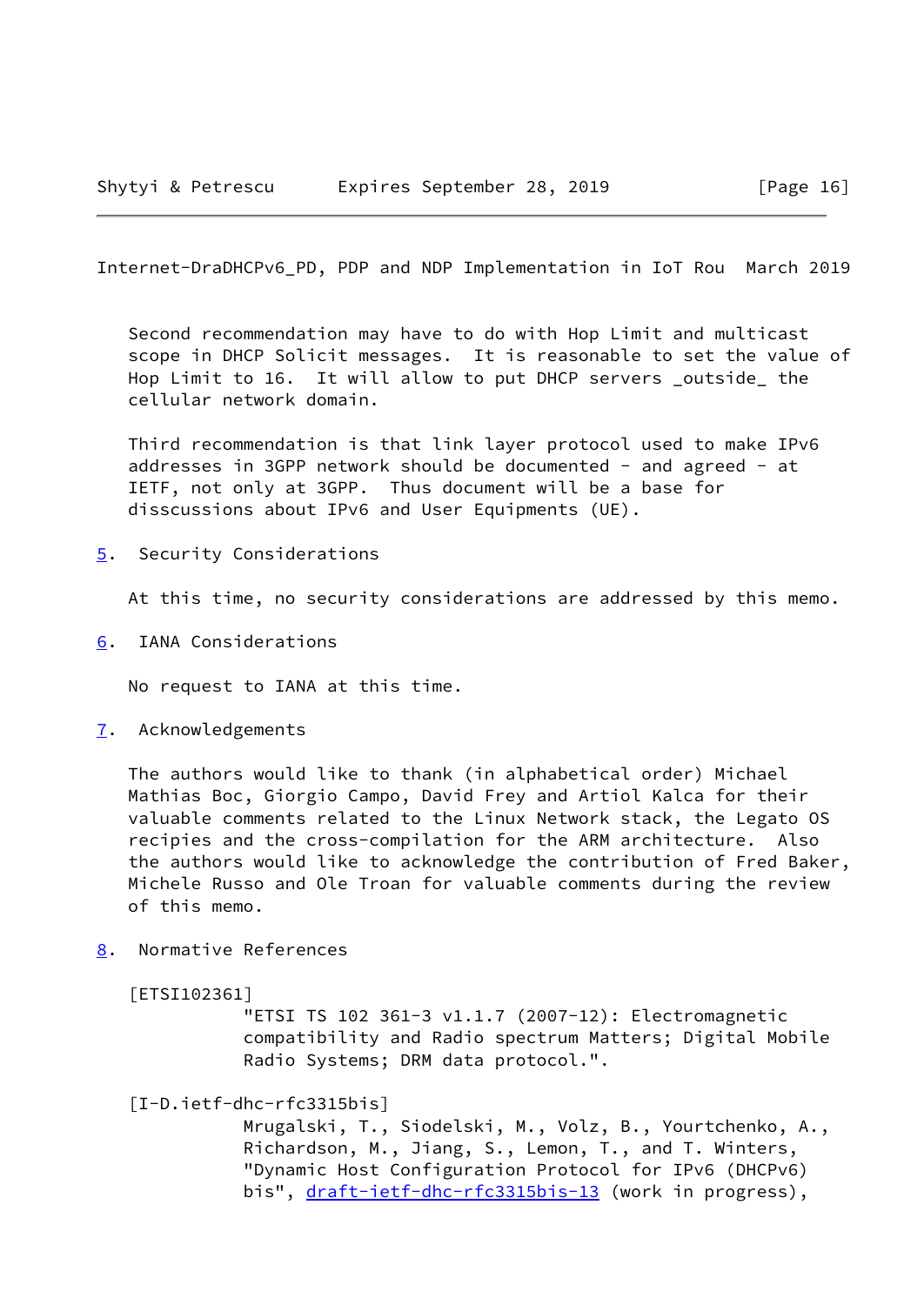April 2018.

 [RFC1661] Simpson, W., Ed., "The Point-to-Point Protocol (PPP)", STD 51, [RFC 1661,](https://datatracker.ietf.org/doc/pdf/rfc1661) DOI 10.17487/RFC1661, July 1994, <[https://www.rfc-editor.org/info/rfc1661>](https://www.rfc-editor.org/info/rfc1661).

<span id="page-19-0"></span>Shytyi & Petrescu Expires September 28, 2019 [Page 17]

- [RFC2119] Bradner, S., "Key words for use in RFCs to Indicate Requirement Levels", [BCP 14](https://datatracker.ietf.org/doc/pdf/bcp14), [RFC 2119](https://datatracker.ietf.org/doc/pdf/rfc2119), DOI 10.17487/RFC2119, March 1997, <[https://www.rfc-editor.org/info/rfc2119>](https://www.rfc-editor.org/info/rfc2119).
- [RFC3633] Troan, O. and R. Droms, "IPv6 Prefix Options for Dynamic Host Configuration Protocol (DHCP) version 6", [RFC 3633](https://datatracker.ietf.org/doc/pdf/rfc3633), DOI 10.17487/RFC3633, December 2003, <[https://www.rfc-editor.org/info/rfc3633>](https://www.rfc-editor.org/info/rfc3633).
- [RFC4861] Narten, T., Nordmark, E., Simpson, W., and H. Soliman, "Neighbor Discovery for IP version 6 (IPv6)", [RFC 4861](https://datatracker.ietf.org/doc/pdf/rfc4861), DOI 10.17487/RFC4861, September 2007, <[https://www.rfc-editor.org/info/rfc4861>](https://www.rfc-editor.org/info/rfc4861).
- [RFC4862] Thomson, S., Narten, T., and T. Jinmei, "IPv6 Stateless Address Autoconfiguration", [RFC 4862,](https://datatracker.ietf.org/doc/pdf/rfc4862) DOI 10.17487/RFC4862, September 2007, <[https://www.rfc-editor.org/info/rfc4862>](https://www.rfc-editor.org/info/rfc4862).
- [RFC6459] Korhonen, J., Ed., Soininen, J., Patil, B., Savolainen, T., Bajko, G., and K. Iisakkila, "IPv6 in 3rd Generation Partnership Project (3GPP) Evolved Packet System (EPS)", [RFC 6459,](https://datatracker.ietf.org/doc/pdf/rfc6459) DOI 10.17487/RFC6459, January 2012, <[https://www.rfc-editor.org/info/rfc6459>](https://www.rfc-editor.org/info/rfc6459).
- [RFC6653] Sarikaya, B., Xia, F., and T. Lemon, "DHCPv6 Prefix Delegation in Long-Term Evolution (LTE) Networks", [RFC 6653,](https://datatracker.ietf.org/doc/pdf/rfc6653) DOI 10.17487/RFC6653, July 2012, <[https://www.rfc-editor.org/info/rfc6653>](https://www.rfc-editor.org/info/rfc6653).
- [RFC8200] Deering, S. and R. Hinden, "Internet Protocol, Version 6 (IPv6) Specification", STD 86, [RFC 8200](https://datatracker.ietf.org/doc/pdf/rfc8200),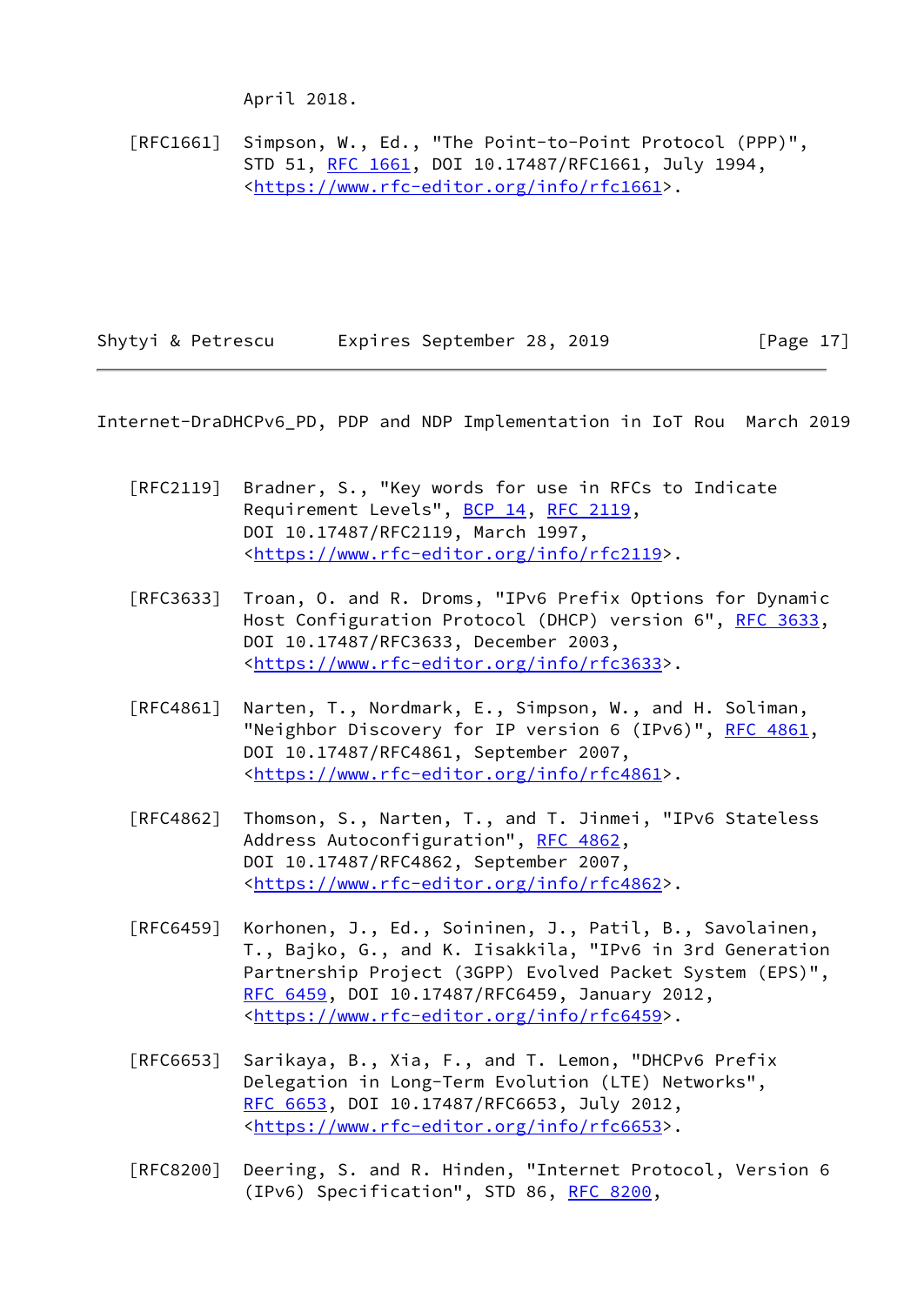DOI 10.17487/RFC8200, July 2017, <[https://www.rfc-editor.org/info/rfc8200>](https://www.rfc-editor.org/info/rfc8200).

Authors' Addresses

 Dmytro Shytyi SFR Paris area , Ile-de-France France

 Email: ietf.dmytro@shytyi.net URI: <http://dmytro.shytyi.net>

| Shytyi & Petrescu |  | Expires September 28, 2019 |  |  | [Page 18] |  |
|-------------------|--|----------------------------|--|--|-----------|--|
|-------------------|--|----------------------------|--|--|-----------|--|

```
 Alexandre Petrescu
CEA, LIST
CEA Saclay
Gif-sur-Yvette , Ile-de-France 91190
France
Phone: +33169089223
Email: Alexandre.Petrescu@cea.fr
```